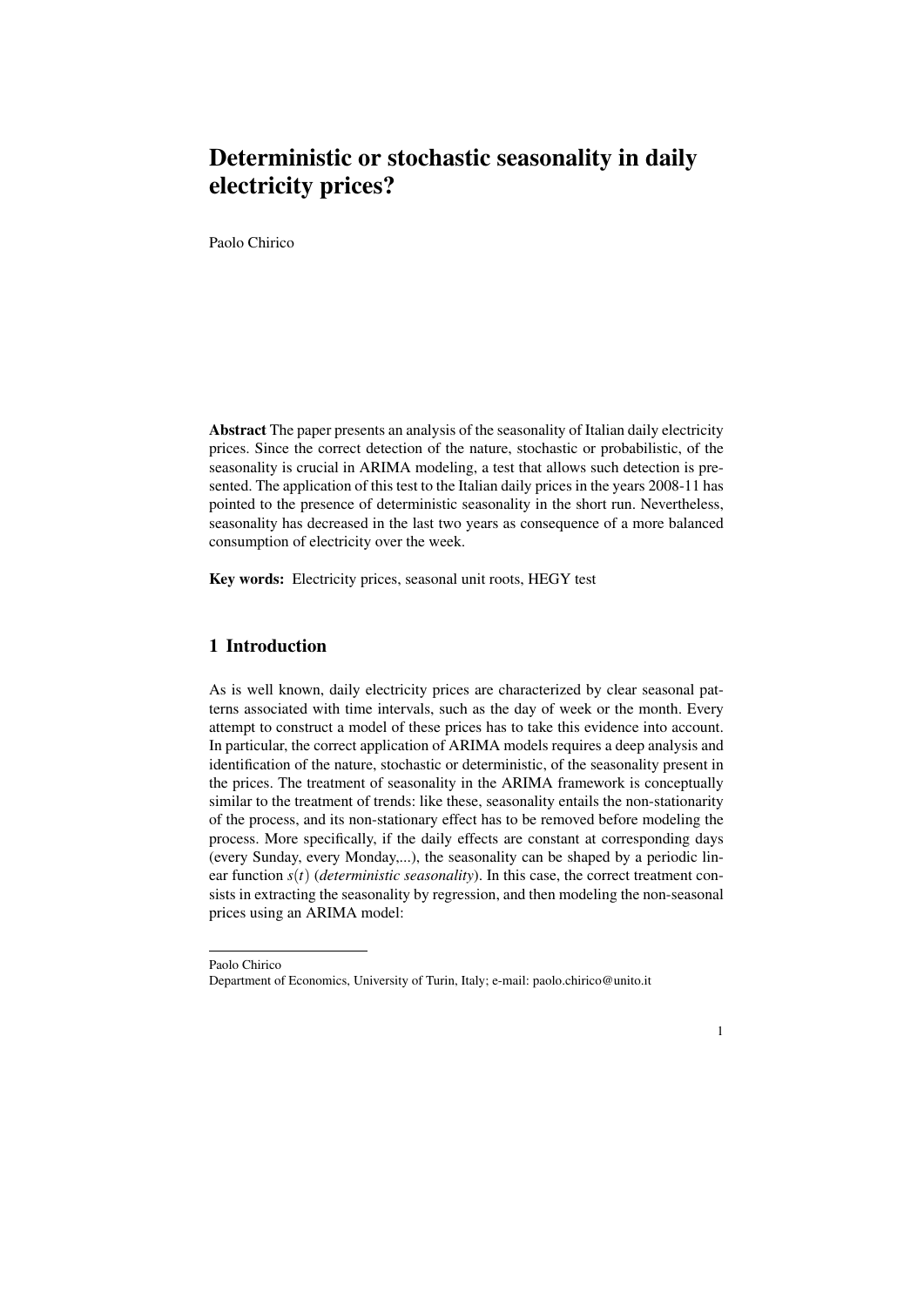2 Paolo Chirico Paolo Chirico Paolo Chirico Paolo Chirico Paolo Chirico Paolo Chirico Paolo Chirico Paolo Chirico Paolo Chirico Paolo Chirico Paolo Chirico Paolo Chirico Paolo Chirico Paolo Chirico Paolo Chirico Paolo Chir

$$
\phi(B)[p_t - s(t)] = \theta(B)\varepsilon_t \tag{1}
$$

where the autoregressive part of the model  $\phi(B)$  can include unit roots characterizing the model as integrated. As a whole, model 1 is also named the *Seasonal Reg-ARIMA* model. On the other hand, if the daily effects are characterized by stochastic variability (*stochastic seasonality*), the correct treatment consists in applying the weekly difference to the prices  $\Delta_7 p_t = p_t - p_{t-7}$ , and then modeling the differences by an ARIMA model:

$$
\phi(B)\Delta_7 p_t = \theta(B)\varepsilon_t \tag{2}
$$

In this case, the process is named *Seasonally Integrated*. The two treatments are not interchangeable. In fact, in the case of deterministic seasonality, the seasonal difference is not efficient because it introduces seasonal unit roots into the moving average part of the ARIMA model; in the case of stochastic seasonality, the first treatment does not assure the stationarity in the second moment of the data.

The following section illustrates a test that allows us to detect the kind of seasonality affecting the daily electricity prices; Section 3 reports the application of this test to the Italian daily prices of electricity in the period 2008-11. An analysis of the daily effects (seasonality) will also be provided using suitable ARIMA models.

#### 2 HEGY test

A very common methodology to test for non-stationarity due to seasonality is the procedure developed by Hylleberg, Engle, Granger, and Yoo [1], referred to as the HEGY test. This test was originally derived for quarterly seasonality, but it was also extended for weekly seasonality in data collected on a daily basis by Rubia [2]. Under the null hypothesis, the HEGY test assumes that the relevant variable is seasonally integrated. That means, in the case of daily electricity prices  $(p_t)$ , that the weekly difference  $p_t - p_{t-7} = \Delta_7 p_t$  is assumed to be a stationary process. Since  $\Delta_7 = (1 - B^7) = (1 - B)(1 + B + B^2 + ... + B^6)$ , the null hypothesis entails the presence of a single unit root at the zero frequency and three pairs of complex roots at the seasonal frequencies  $2\pi k/7$ , where  $k = 1, 2, 3$  represents the number of cycles per week of each frequency.

According to this fact, the test is based on the following auxiliary regression:

$$
\Delta_7 p_t = \alpha + \sum_{d=2}^7 \delta_d D_{d,t} + \sum_{r=1}^7 \alpha_r z_{r,t-1} + \sum_{j=1}^p \phi_j \Delta_7 p_{t-j} + \varepsilon_t^{-1}
$$
(3)

where  $D_{d,t}$  is a zero/one dummy variable corresponding to the  $d$ -th day of the week, and the regressors  $z_{rt}$  are defined as follows:

 $1$  This is a standard version of the HEGY test for daily data, but it can be extended including trends. Nevertheless, in this case, there is not cause for doing it.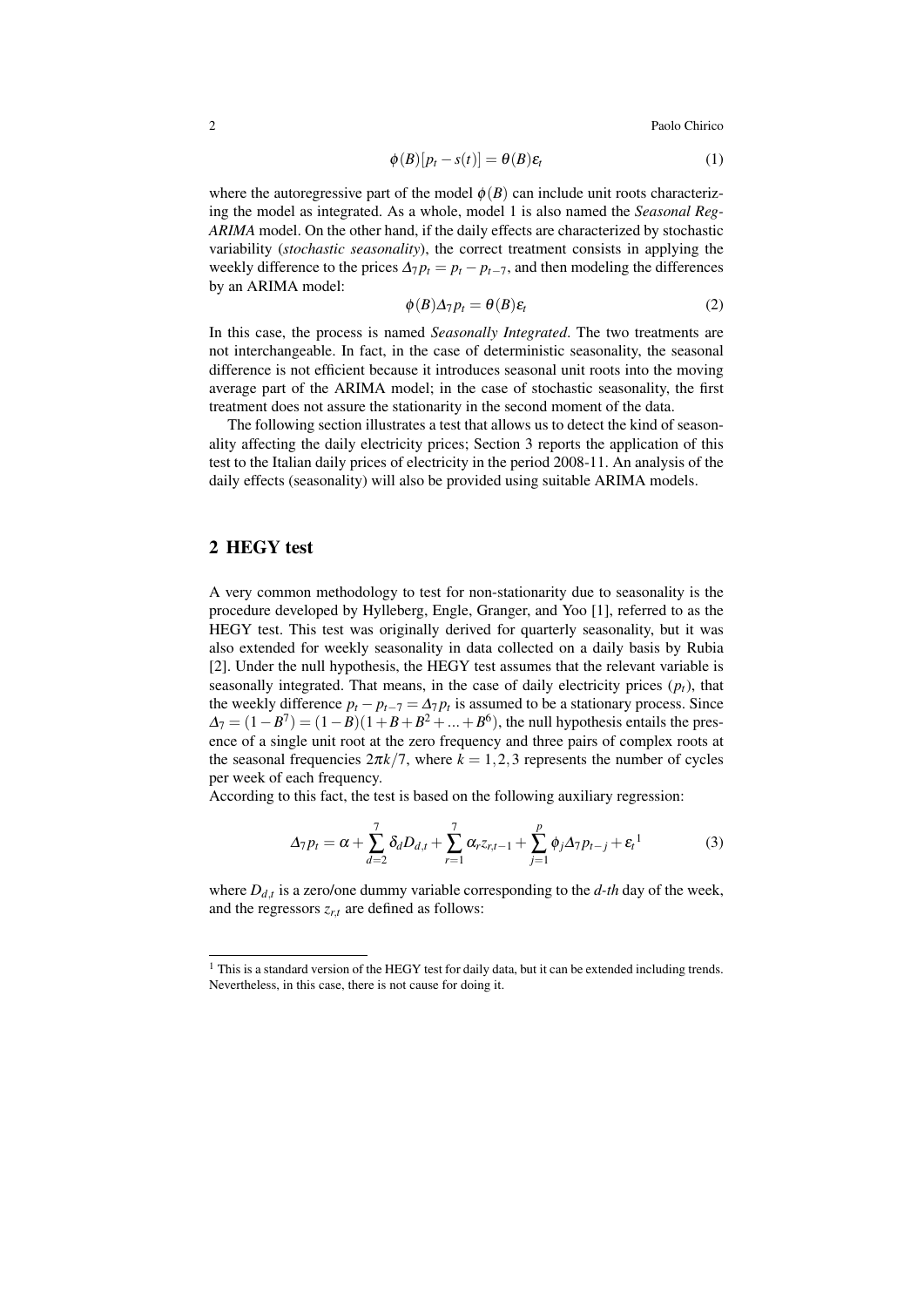Deterministic or stochastic seasonality in daily electricity prices? 3

$$
z_{1,t} = \sum_{j=1}^{7} \cos(j0) p_{t-j}
$$
  
\n
$$
z_{2k,t} = \sum_{j=1}^{7} \cos(j2\pi k/7) p_{t-j} \text{ for } k = 1, 2, 3
$$
  
\n
$$
z_{2k+1,t} = \sum_{j=1}^{7} \sin(j2\pi k/7) p_{t-j}
$$
\n(4)

Each regressor is an orthogonal variable that include only one root of the seven roots included in  $p_t$ . For example,  $z_{1,t}$  includes only the unit root corresponding to zero frequency (random walk), but not the seasonal roots;  $z_{2,t}$  and  $z_{3,t}$  include only the seasonal roots corresponding to the frequency  $2\pi/7$ . Therefore, as in the augmented unit root test of Dickey and Fuller (ADF) [3], the process includes a unit root if the null hypothesis  $\alpha_1 = 0$  is accepted against the alternative hypothesis  $\alpha_1 < 0$  on the basis of a non-standard *t*-statistic. Moreover, the test allows us to detect the presence of seasonal roots, i.e. stochastic seasonality. Indeed, the presence of a couple of complex roots corresponding to a seasonal frequency 2π*k/*7 implies that both the parameters of the regressors associated with that seasonal frequency are zero:  $\alpha_{2k} = \alpha_{2k+1} = 0$ ;  $k = 1, 2, 3$ . This assumption can be tested by a joint *F*-test; the distributions of each statistic  $F_k$  are not standard, but the critical values are reported in [4]. Finally, the auxiliary regression includes a number of lags of the dependent variable in order to avoid serial correlation in the error term  $\varepsilon_t$ , that reduces the test size.

#### 3 Analysis of the Italian daily electricity prices

The HEGY test was performed on the 2008-2011 Italian daily  $PUN^2$  (more specifically the log-PUN). As observable in Table 1, none of the null hypotheses  $(H_0)$  are significant at 1% level, i.e. the test point to neither a random walk nor seasonal roots. Nevertheless, the absence of a random walk is not confirmed by the ADF test on the same data. That might mean that the prices process is nearly a random walk, but also the process is not homogeneous over the whole period. Indeed, after performing the HEGY test on the sub-periods 2008-09 and 2010-11, we can note that the statistic *t* concerning the presence of a random walk gives different signals: the 2008-09 daily prices seem to include a random walk movement, whereas the 2010-11 daily prices do not. Such deductions were confirmed by performing the ADF test on the data (Table 1). The absence of mean-reversion in the first period is a particular case and should be related to the high variation of the oil prices in the same period. On the other hand, the seasonality remains non stochastic in both periods (absence of seasonal roots). According to these findings, the 2008-09 daily electricity prices were

<sup>&</sup>lt;sup>2</sup> The PUN is the National Single Price in the Italian electricity market (IPEX). The PUN series are downloadable from the web-site of the Energy Markets Manager: http://www.mercatoelettrico.org